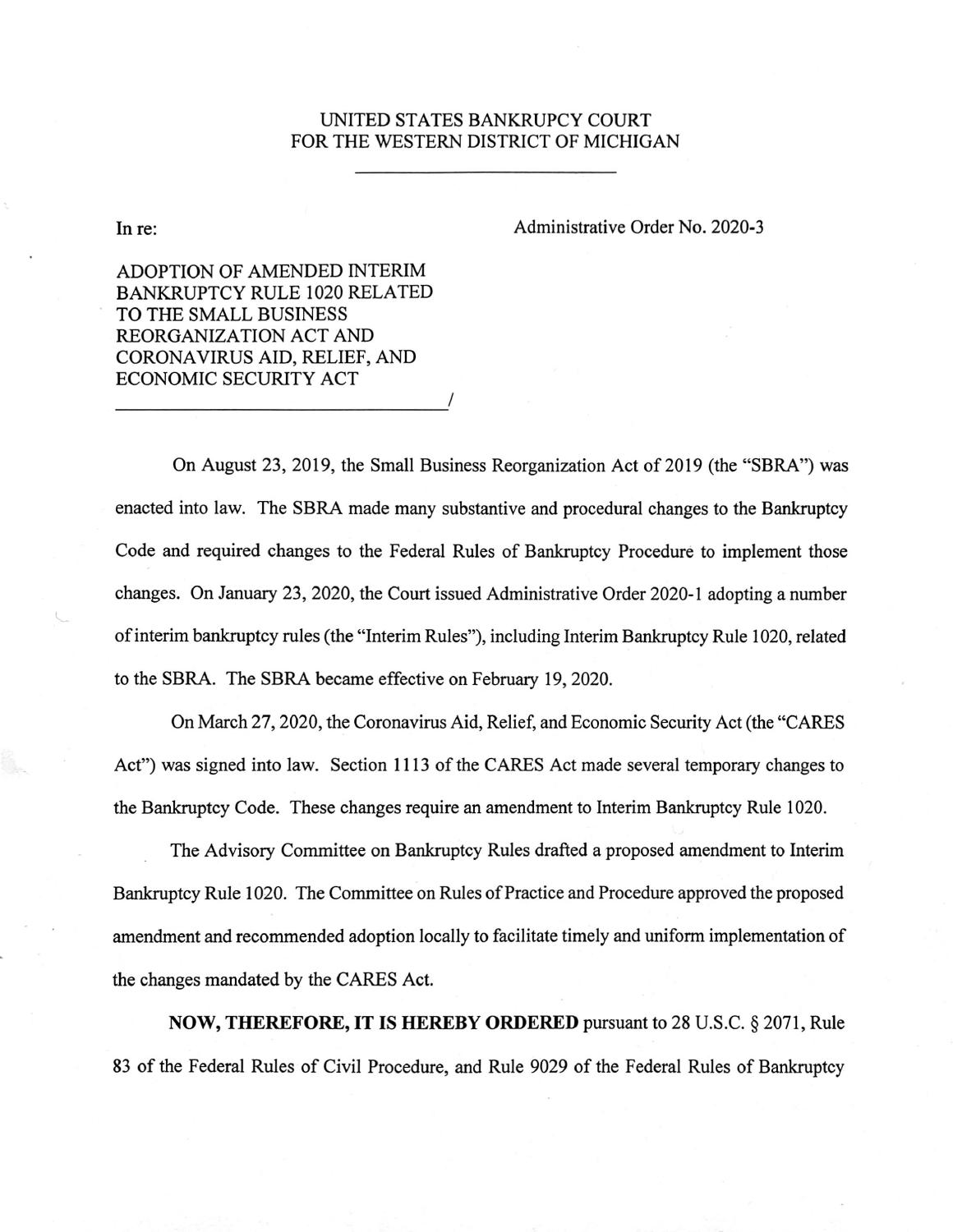Procedure, the attached Interim Bankruptcy Rule 1020 is adopted without change by the judges of this Court to be effective April 21, 2020. For cases and proceedings not governed by the SBRA, the Federal Rules of Bankruptcy Procedure and this Court's Local Bankruptcy Rules, other than the Interim Rules, shall continue to apply.

IT IS FURTHER ORDERED that the Interim Rules, including Interim Bankruptcy Rule 1020, shall remain in effect until further order of the Court.

IT IS FURTHER ORDERED that a copy of this Order shall be served on all CM/ECF Filing Users and posted on the Court's website forthwith.

Dated: April 21, 2020

FOR THE COURT:

Honorable Scott W. Dales Chief Judge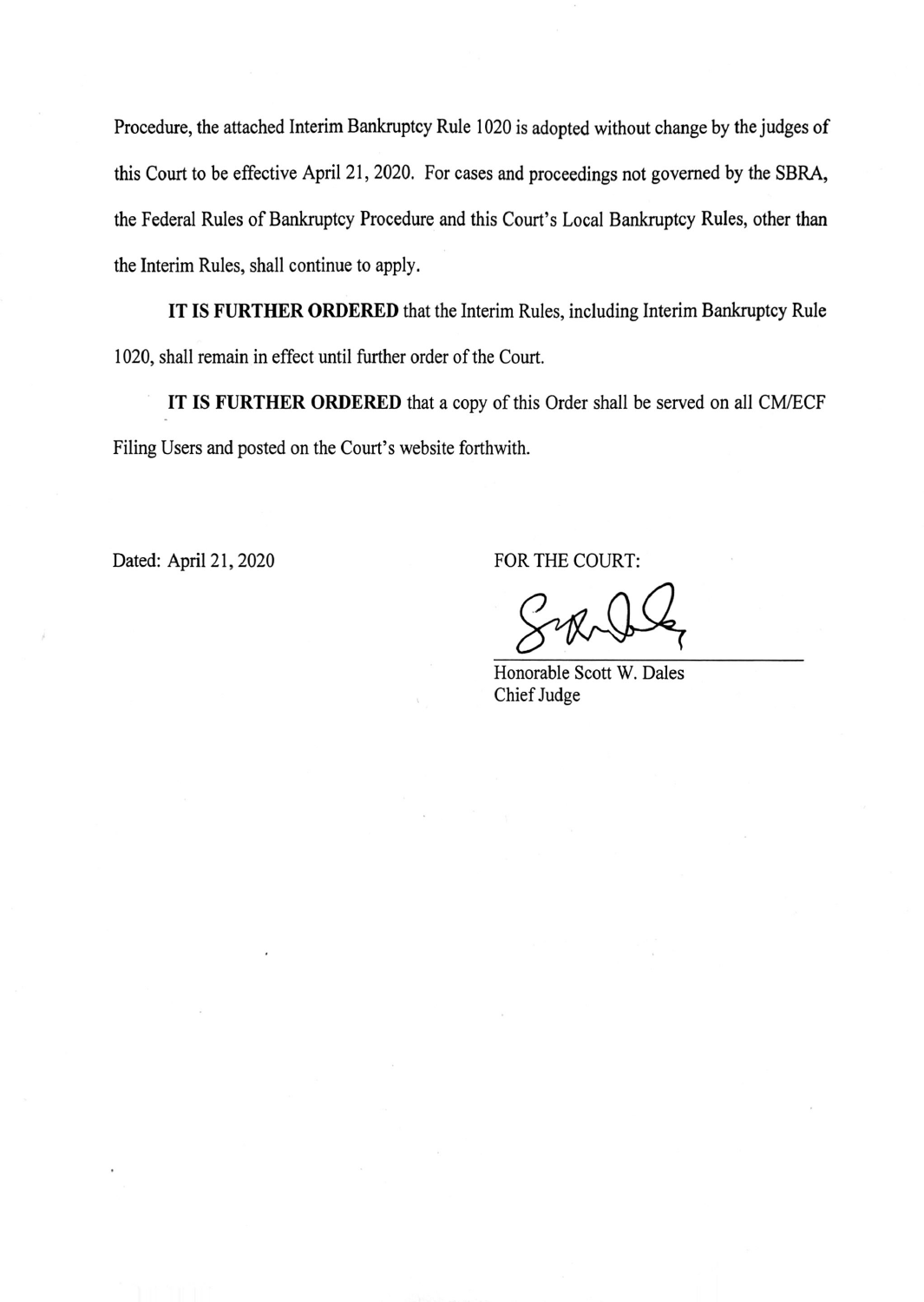## **Rule 1020. Chapter 11 Reorganization Case for Small Business Debtors or Debtors Under Subchapter V**

 (a) DEBTOR DESIGNATION. In a voluntary chapter 11 case, the debtor shall state in the petition whether the debtor is a small business debtor or a debtor as defined in § 1182(1) of the Code and, if the latter, whether the debtor elects to have subchapter V of chapter 11 apply. In an involuntary chapter 11 case, the debtor shall file within 14 days after entry of the order for relief a statement as to whether the debtor is a small business debtor or a debtor as defined in § 1182(1) of the Code and, if the latter, whether the debtor elects to have subchapter V of chapter 11 apply. The status of the case as a small business case or a case under subchapter V of chapter 11 shall be in accordance with the debtor's statement under this subdivision, unless and until the court enters an order finding that the debtor's statement is incorrect.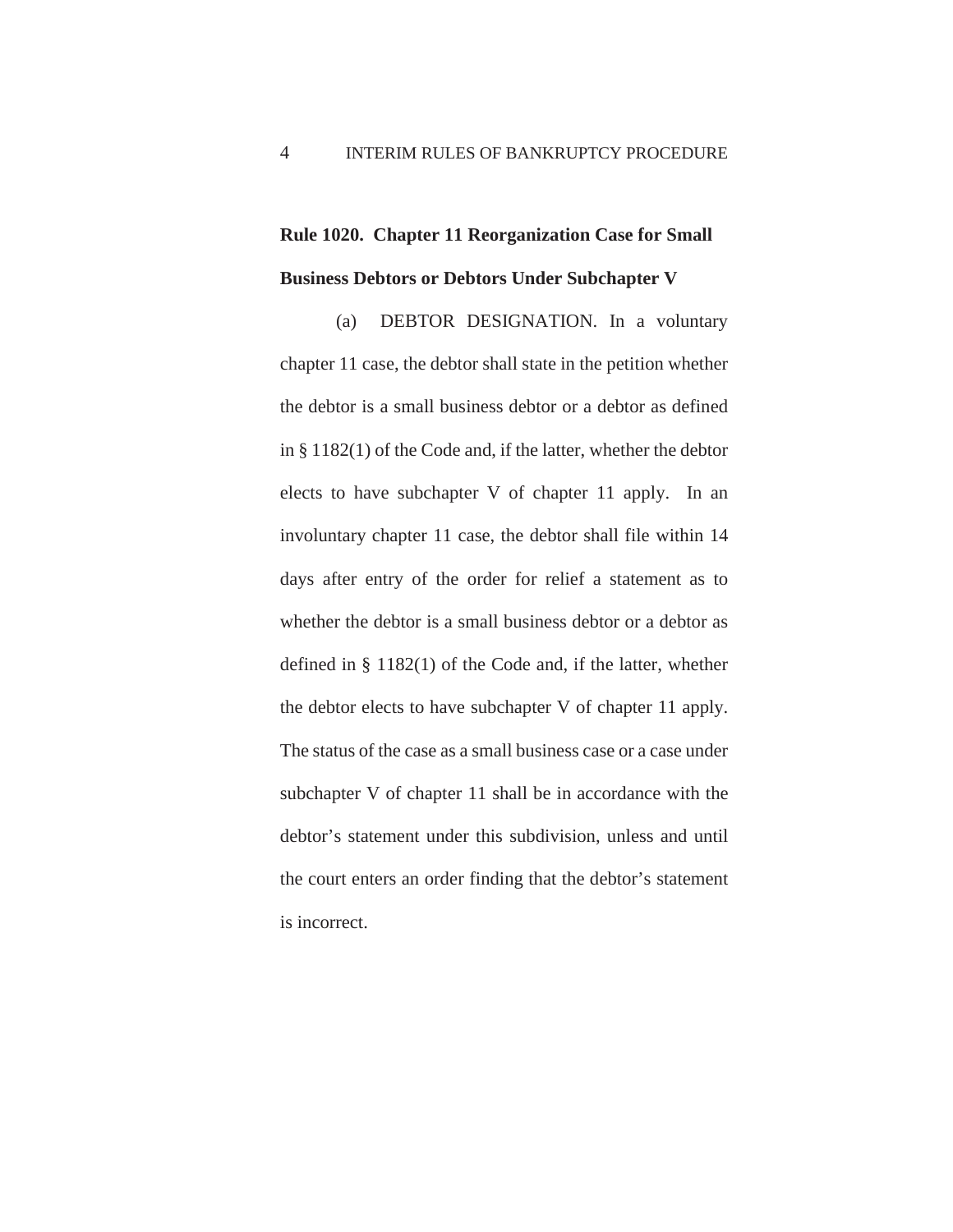(b) OBJECTING TO DESIGNATION. The United States trustee or a party in interest may file an objection to the debtor's statement under subdivision (a) no later than 30 days after the conclusion of the meeting of creditors held under § 341(a) of the Code, or within 30 days after any amendment to the statement, whichever is later.

 (c) PROCEDURE FOR OBJECTION OR DETERMINATION. Any objection or request for a determination under this rule shall be governed by Rule 9014 and served on: the debtor; the debtor's attorney; the United States trustee; the trustee; the creditors included on the list filed under Rule 1007(d) or, if a committee has been appointed under  $\S$  1102(a)(3), the committee or its authorized agent; and any other entity as the court directs.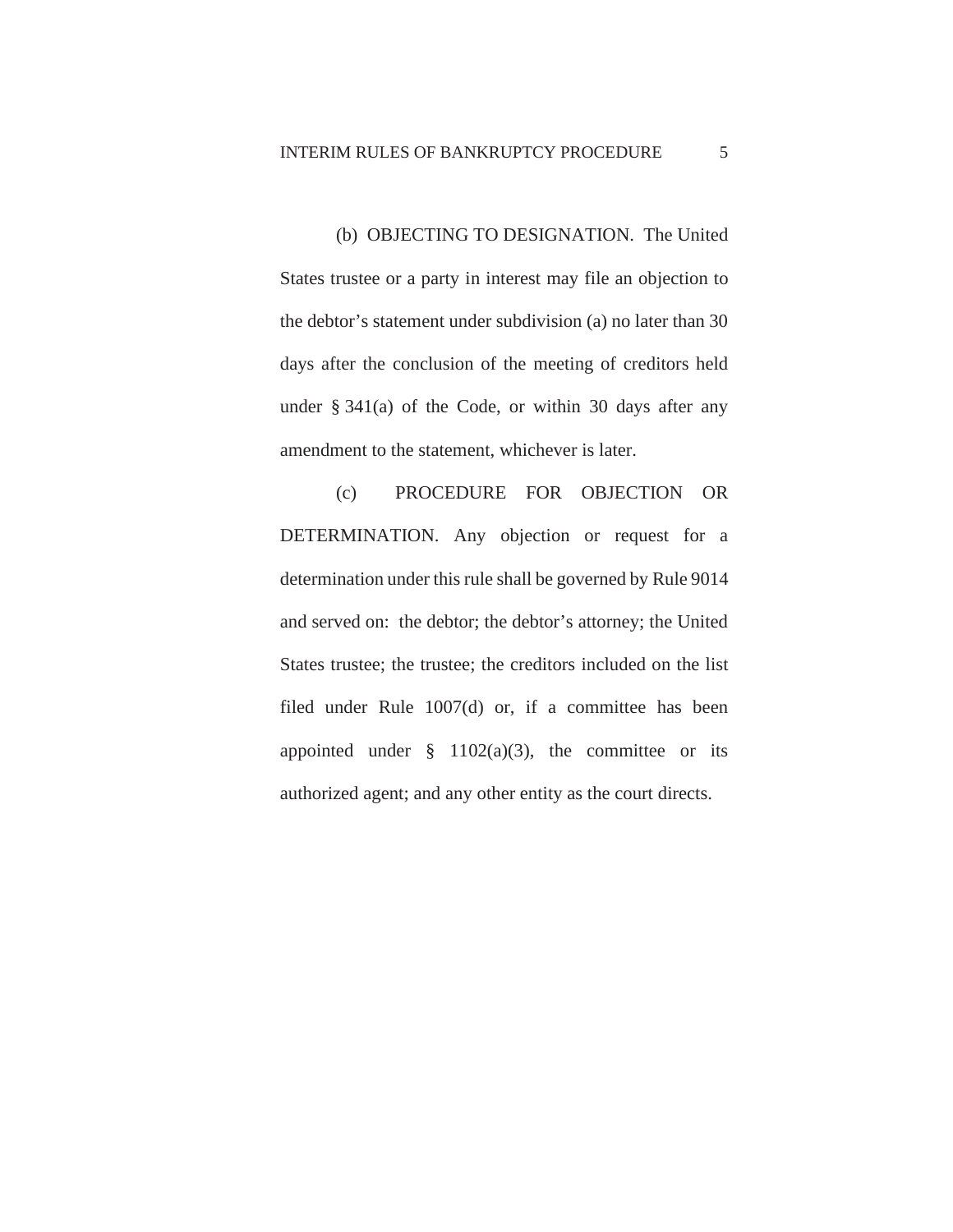## **Attachment**

| $\mathbf{1}$ | Rule 1020. Chapter 11 Reorganization Case for Small                             |
|--------------|---------------------------------------------------------------------------------|
| 2            | <b>Business Debtors or Debtors Under Subchapter V</b>                           |
| 3            | (a)<br>SMALL BUSINESS DEBTOR                                                    |
| 4            | DESIGNATION. In a voluntary chapter 11 case, the debtor                         |
| 5            | shall state in the petition whether the debtor is a small                       |
| 6            | business debtor <u>or a debtor as defined in <math>\S</math> 1182(1)</u> of the |
| 7            | Code and, if the latter so, whether the debtor elects to have                   |
| 8            | subchapter V of chapter 11 apply. In an involuntary chapter                     |
| 9            | 11 case, the debtor shall file within 14 days after entry of the                |
| 10           | order for relief a statement as to whether the debtor is a small                |
| 11           | business debtor <u>or a debtor as defined in <math>\S</math> 1182(1)</u> of the |
| 12           | Code and, if the latter so, whether the debtor elects to have                   |
| 13           | subchapter V of chapter 11 apply. The status of the case as                     |
| 14           | a small business case or a case under subchapter V of chapter                   |
| 15           | 11 shall be in accordance with the debtor's statement under                     |
| 16           | this subdivision, unless and until the court enters an order                    |
| 17           | finding that the debtor's statement is incorrect.                               |
| 18           | (b) OBJECTING TO DESIGNATION. The United                                        |
| 19           | States trustee or a party in interest may file an objection to                  |
| 20           | the debtor's statement under subdivision (a) no later than 30                   |
| 21           | days after the conclusion of the meeting of creditors held                      |